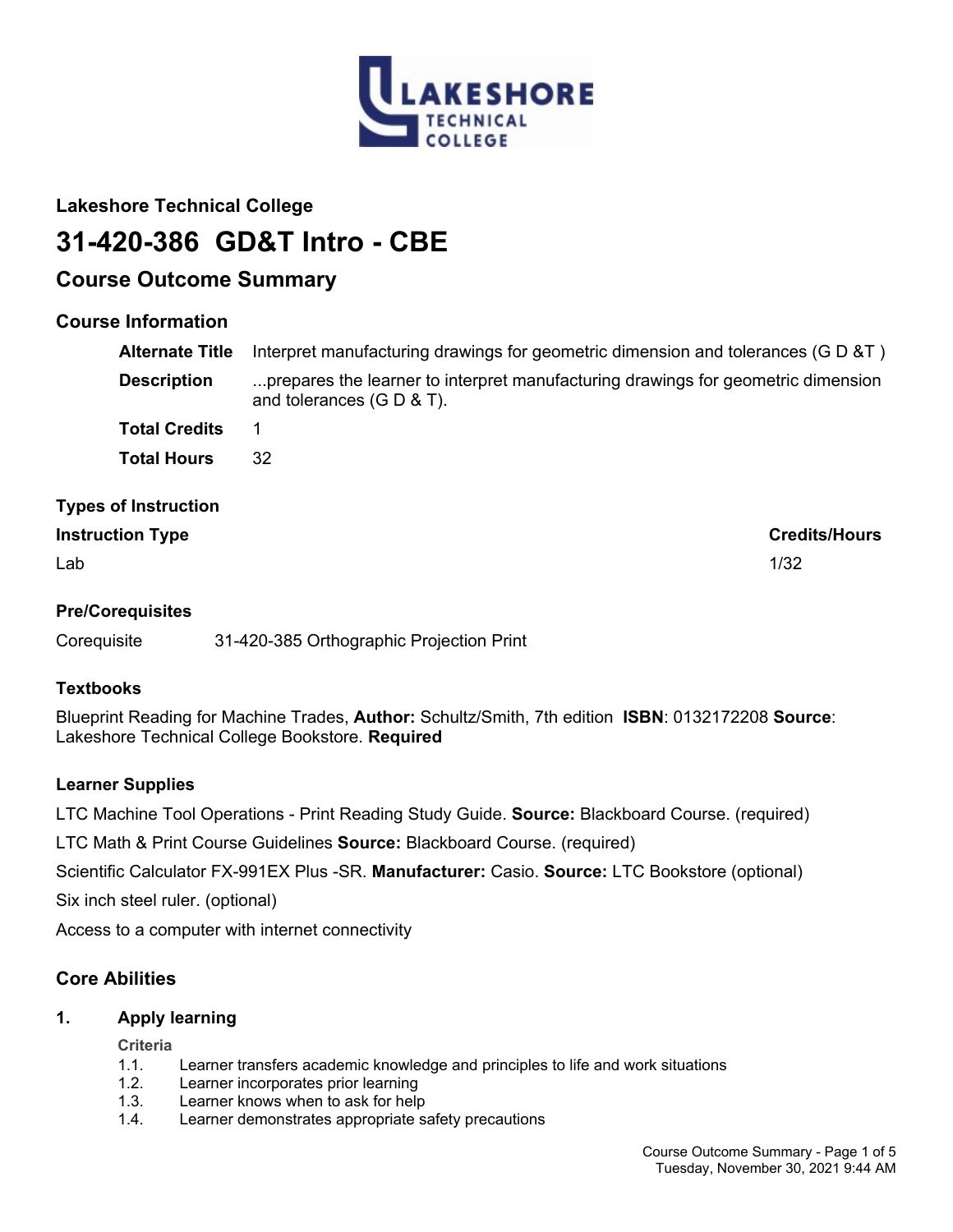- 1.5. Learner identifies the need for lifelong learning
- 1.6. Learner develops the ability to research beyond the required work
- 1.7. Learner demonstrates a curiosity for learning about cultures, norms, and practices

#### **2. Communicate effectively**

#### **Criteria**

- 2.1. Learner comprehends written materials
- 2.2. Learner writes clearly, concisely, and accurately
- 2.3. Learner adjusts communication style in order to meet the needs of others
- 2.4. Learner demonstrates active listening skills
- 2.5. Learner uses culturally appropriate verbal and non-verbal communication methods

#### **3. Use mathematics effectively**

**Criteria**

- 3.1. Learner solves real world problems using mathematics
- 3.2. Learner measures accurately
- 3.3. Learner analyzes graphical information
- 3.4. Learner demonstrates an understanding of world measurements and foreign currency exchange

### **Program Outcomes**

#### **1. Apply basic safety practices in the machine shop**

**Summative Assessment Strategies**

1.1. WTCS TSA Scoring Guide

#### **Criteria**

- 1.1. Demonstrate safety procedures
- 1.2. Operate machine with all required guards in place
- 1.3. Maintain clean and organized work environment
- 1.4. Wear appropriate clothing and Personal Protective Equipment (PPE)
- 1.5. Demonstrate proper lock-out tag-out procedures

#### **2. Interpret industrial/engineering drawings**

**Summative Assessment Strategies**

2.1. WTCS TSA Scoring Guide

#### **Criteria**

- 2.1. Interpret orthographic projections<br>2.2. Interpret lines, symbols, convention
- Interpret lines, symbols, conventions and notations
- 2.3. Distinguish between structural shapes
- 2.4. Interpret a Bill of Materials
- 2.5. Determine location of part features according to established specifications
- 2.6. Calculate tolerances according to established specifications
- 2.7. Drawings follow view projection standards
- 2.8. Interpret Geometric Dimensioning and Tolerancing

#### **3. Apply precision measuring methods to part inspection**

**Summative Assessment Strategies**

3.1. WTCS TSA Scoring Guide

#### **Criteria**

- 3.1. Select correct measuring tool for job requirements
- 3.2. Demonstrate care of precision measuring equipment according to established procedures
- 3.3. Convert English/metric measurements
- 3.4. Use standard industry measurement terminology
- 3.5. Perform precision measurement according to established procedures

# **Course Competencies**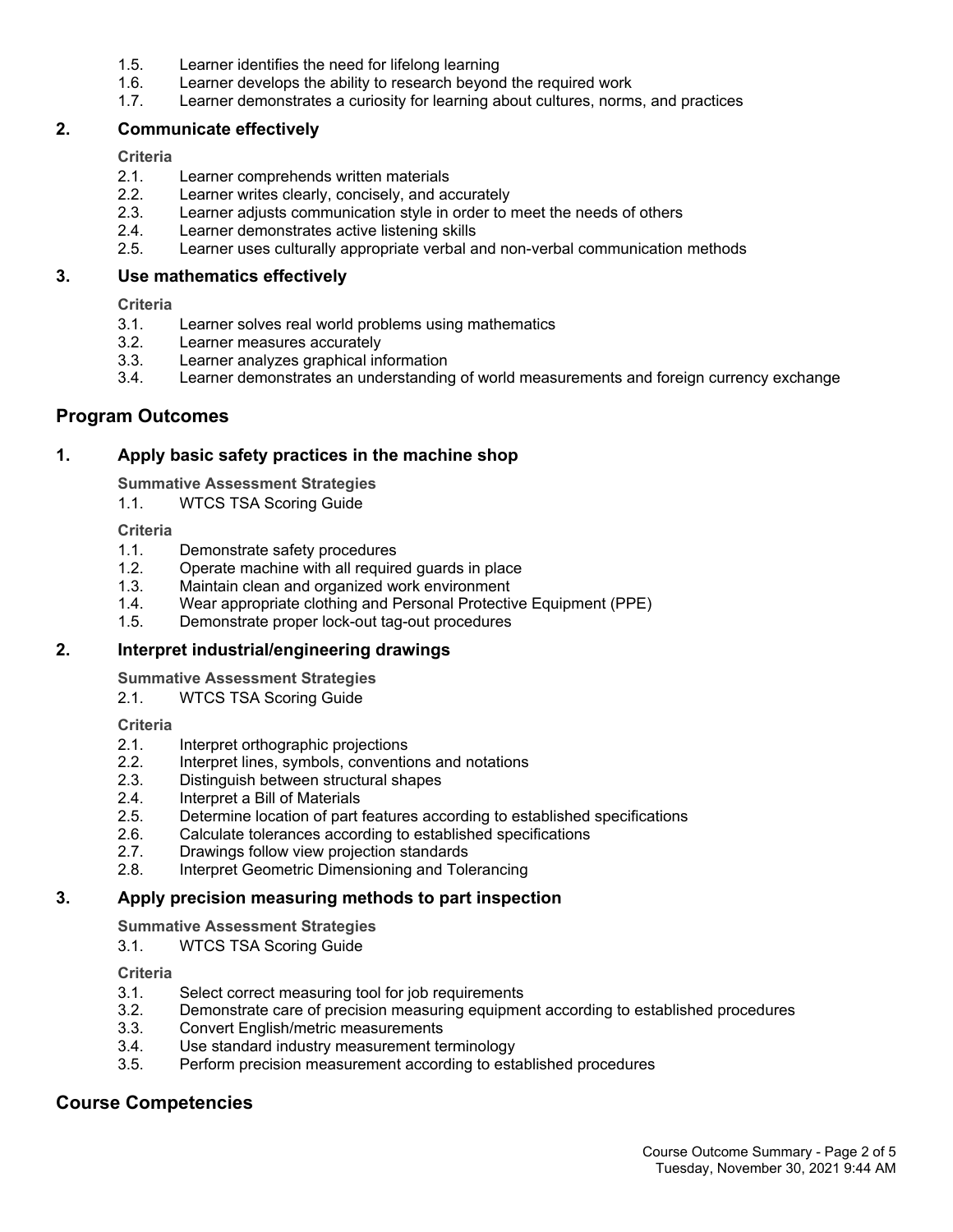#### **1. Interpret manufacturing drawings paying close attention to these details: bosses, pads, castings dimensions, tapers, limit dimensions, steel processing, and steel markings.**

**Linked Core Abilities** Apply learning Communicate effectively Use mathematics effectively

**Linked Program Outcomes** Interpret industrial/engineering drawings Apply precision measuring methods to part inspection

#### **Assessment Strategies**

- 1.1. Skillbuilder Exercise
- 1.2. Written Assignment

#### **Criteria**

#### *Performance will be satisfactory when:*

- 1.1. learner will interpret drawings for bosses, pads, slotted holes, necks and casting requirements.
- 1.2. learner submits the assignment.

#### **Learning Objectives**

- 1.a. Determine working dimensions of bosses on castings and machined parts.
- 1.b. Determine working dimensions of pads on castings and machined parts.
- 1.c. Determine taper per foot and taper per inch of tapered parts.
- 1.d. Determine large and small diameters of a tapered part.
- 1.e. Use charts to determine steel composition characteristics.
- 1.f. Determine machining information from enlarged views.

### **2. Interpret manufacturing drawings paying close attention to common section views.**

**Linked Core Abilities** Apply learning Communicate effectively

**Linked Program Outcomes** Interpret industrial/engineering drawings

#### **Assessment Strategies**

- 2.1. Skillbuilder Exercise
- 2.2. Written Assignment
- 2.3. Written Test

**Criteria**

#### *Performance will meet expectations when:*

- 2.1. learner will interpret section views in manufacturing drawings.<br>2.2. learner submits the assignment.
- learner submits the assignment.
- 2.3. learner completes written test.

#### **Learning Objectives**

- 2.a. Determine cutting plane line location on drawings.
- 2.b. Determine how location of cutting plane line affects section view.
- 2.c. Identify section views on a manufacturing drawing according to their source on principle views.
- 2.d. Draw section views.

#### **3. Interpret manufacturing prints to extract detailed information about threads and threaded fasteners.**

**Linked Core Abilities** Apply learning Communicate effectively

**Linked Program Outcomes**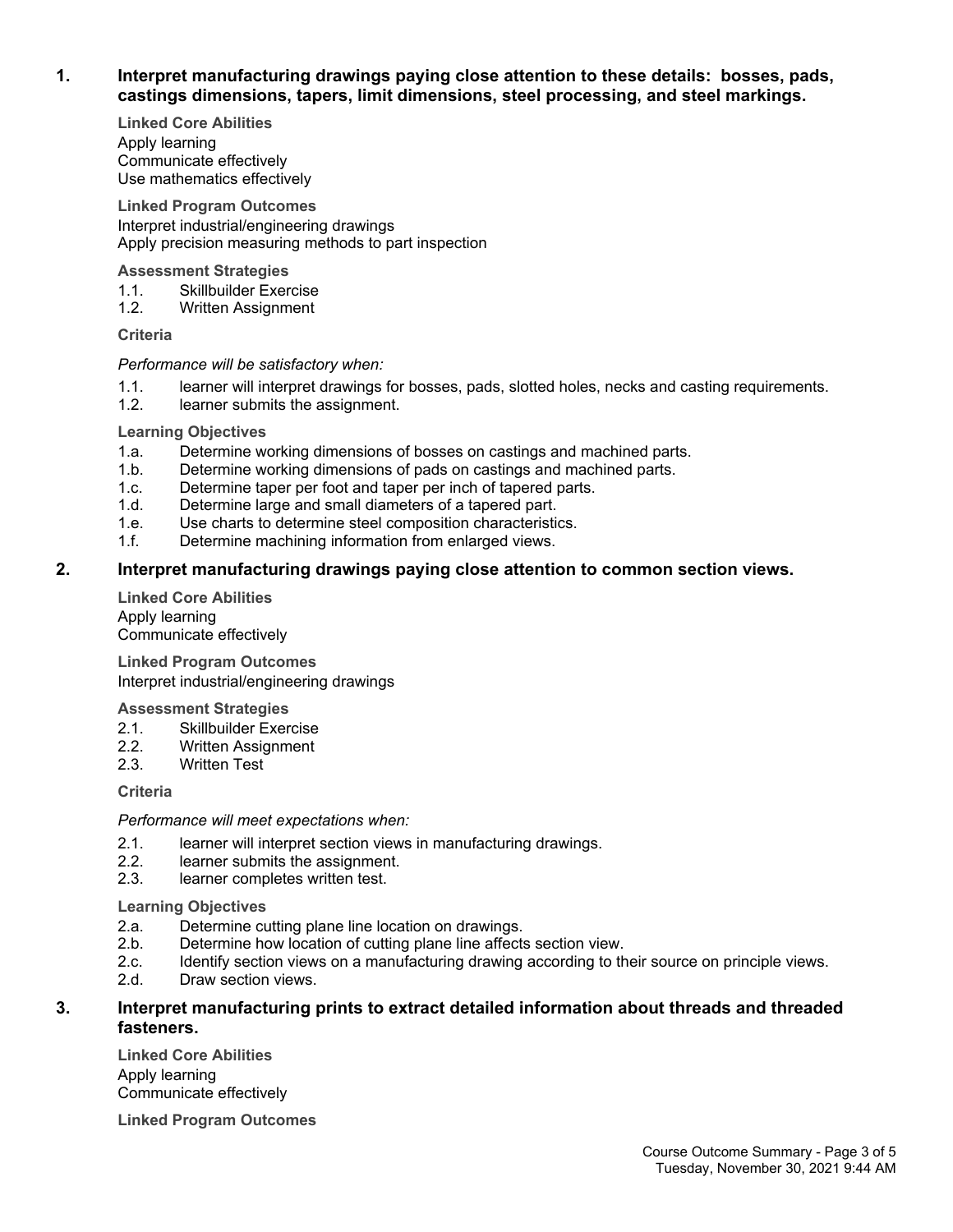Interpret industrial/engineering drawings

**Assessment Strategies**

- 3.1. Skillbuilder Exercise
- 3.2. Written Assignment

**Criteria**

*Performance will be satisfactory when:*

- 3.1. learner will interpret information about threads from manufacturing drawings.
- 3.2. learner submits the assignment.

**Learning Objectives**

- 3.a. Recognize different methods of displaying threads on part drawings.
- 3.b. Differentiate types and forms of threads used on mechanical parts.
- 3.c. Recognize and explain the use of non-threaded fasteners.
- 3.d. Recognize and explain the use of special purpose fasteners.
- 3.e. Identify typical threaded fasteners.

#### **4. Interpret manufacturing prints to extract detailed information about repetitive features, drawing revisions, and rockwell hardness testing.**

**Linked Core Abilities** Apply learning Communicate effectively

**Linked Program Outcomes** Interpret industrial/engineering drawings

#### **Assessment Strategies**

- 4.1. Skillbuilder Exercise
- 4.2. Written Assignment
- 4.3. Written Test

**Criteria**

#### *Performance will be satisfactory when:*

- 4.1. learner will interpret repetitive details, typical dimensions and rockwell hardness information from part drawings.
- 4.2. learner submits the assignment.
- 4.3. learner completes written test.

#### **Learning Objectives**

- 4.a. Recognize shop notes on machine drawings.
- 4.b. Explain typical machine terms used on machine drawings.

#### **5. Interpret manufacturing prints to extract detailed information on metric drawings.**

**Linked Core Abilities** Apply learning Communicate effectively

**Linked Program Outcomes** Interpret industrial/engineering drawings

**Assessment Strategies**

- 5.1. Skillbuilder Exercise
- 5.2. Written Assignment

**Criteria**

#### *Performance will be satisfactory when:*

- 5.1. learner will interpret metric part drawings.
- 5.2. learner submits the assignment.

#### **Learning Objectives**

5.a. Identify and apply common symbols used on machine drawings.